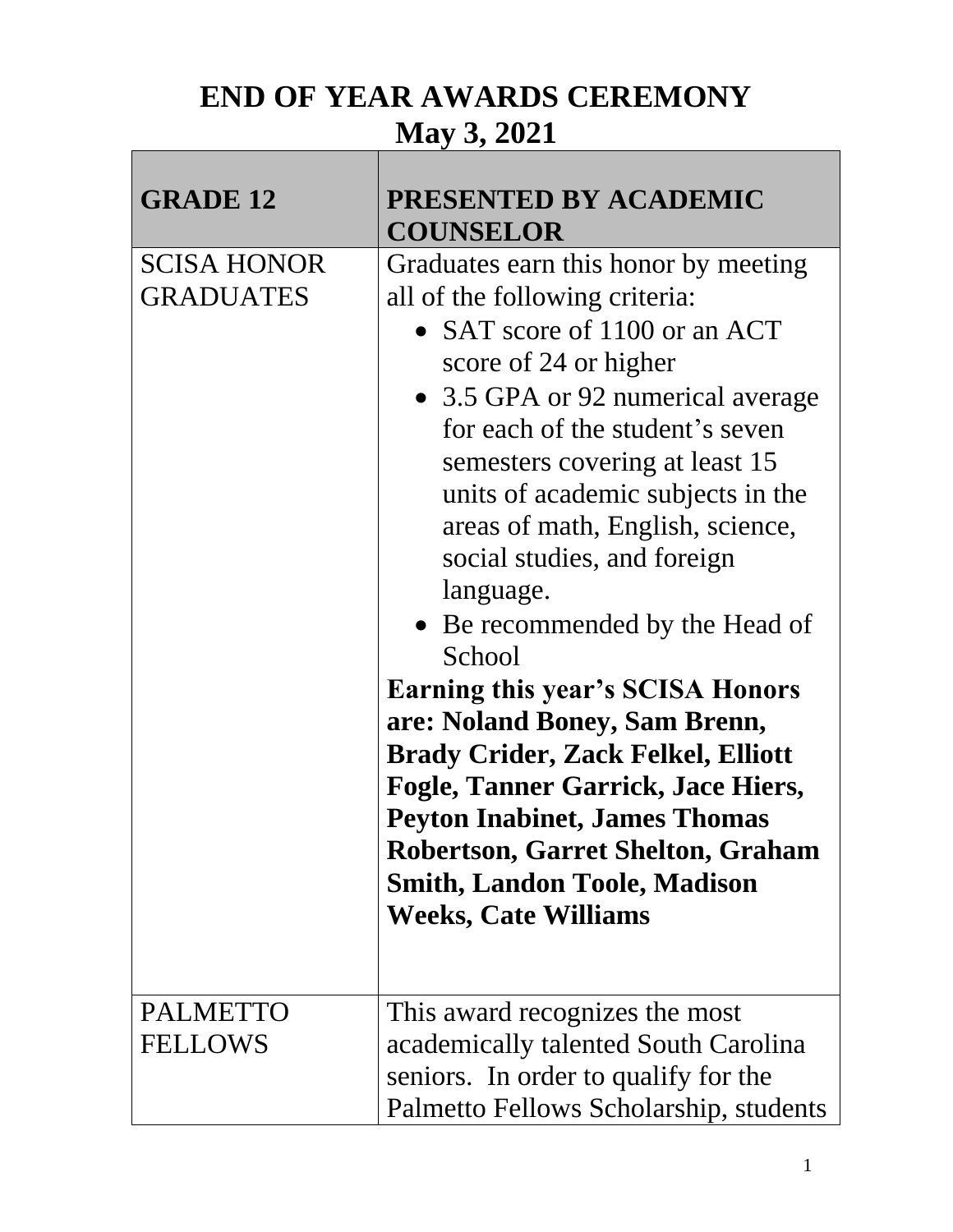|                      | need to meet one of the following sets    |
|----------------------|-------------------------------------------|
|                      | of academic requirements: Score at        |
|                      | least 1200 on the SAT or a 27 on the      |
|                      | ACT by the March test administration      |
|                      | date for the Early Award and by the       |
|                      | June national test administration for the |
|                      | late award; earn a minimum 3.50           |
|                      | cumulative GPA; and rank in the top       |
|                      | $6\%$ of the class. OR Score at least     |
|                      | 1400 on the SAT or a 32 on the ACT        |
|                      | and earn a minimum of a 4.00              |
|                      | cumulative GPA.                           |
|                      | This year's Palmetto Fellows Award        |
|                      | is presented to Sam Brenn, Brady          |
|                      | <b>Crider, and Peyton Inabinet.</b>       |
| <b>JR SERVICE</b>    | The Junior Service League                 |
| <b>LEAGUE</b>        | Distinguished Youth Award is              |
| DISTINGUISHED        | presented to one senior for loyalty,      |
| YOUTH                | dedication and service to their school.   |
|                      | The recipient is elected by the staff.    |
|                      | This year this award is presented to      |
|                      | <b>Madison Weeks.</b>                     |
|                      |                                           |
| <b>Grade 11</b>      | <b>PRESENTED BY ACADEMIC</b>              |
|                      | <b>COUNSELOR</b>                          |
| <b>COKER COLLEGE</b> | The designation as Coker College          |
| SCHOLARS             | Merit Based Scholarship Program,          |
|                      | which recognizes current juniors who      |
|                      | rank in the top 30 percent of their high  |
|                      | school classes and have GPA's above       |
|                      | 3.0. These recipients are Conner          |
|                      | Brandon, Cade Wiles, Isabelle Wassell,    |
|                      | Scott Cooper, Nidhi Patel, Paige          |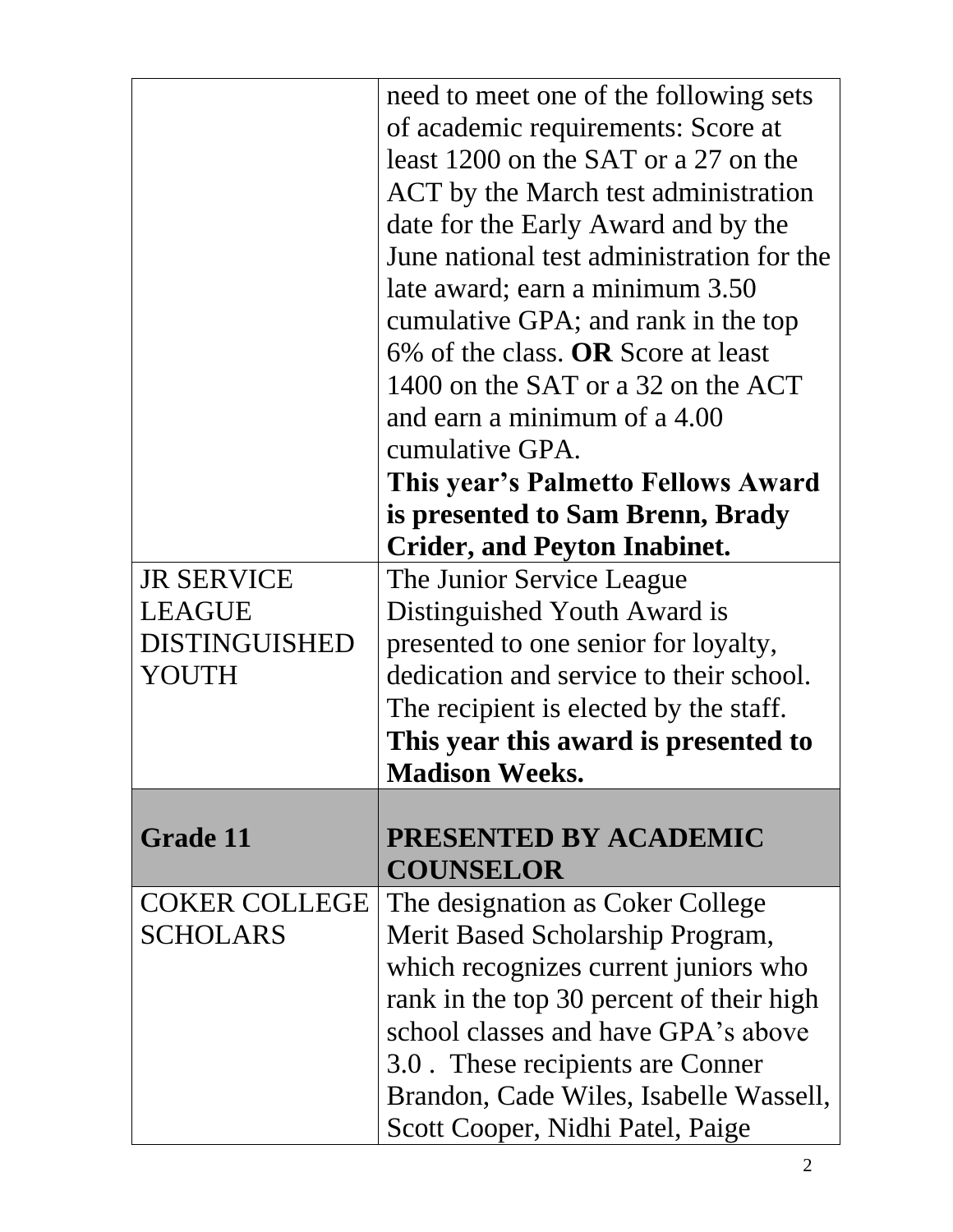|                   | Bordenkecher, Blakely Valentine,          |
|-------------------|-------------------------------------------|
|                   | Elizabeth Williams, Kelcey Lake,          |
|                   | Sarah Tant, Ryn Grubbs, Cate Fogle,       |
|                   | Lara Pugh                                 |
| <b>CONVERSE</b>   | Converse presents this award to five      |
| <b>SCHOLARS</b>   |                                           |
|                   | young women and five young men in         |
|                   | the junior class who maintain a 3.5       |
|                   | weighted GPA or higher. This year's       |
|                   | recipients are Nidhi Patel, Paige         |
|                   | <b>Bordenkecher, Blakely Valentine,</b>   |
|                   | Elizabeth Williams, Kelcey Lake,          |
|                   | <b>Conner Brandon, Cade Wiles, Scott</b>  |
|                   | <b>Cooper, Seth Robinson, and Nathan</b>  |
|                   | <b>Bair</b>                               |
| <b>FURMAN</b>     | Students selected as a Furman Scholar     |
| <b>SCHOLAR</b>    | must have a genuine interest in an        |
|                   | education in the liberal arts and         |
|                   | sciences, a high school weighted grade    |
|                   | point average of 3.5 (on a 4.0 scale) or  |
|                   | higher, significant involvement in        |
|                   | extracurricular activities and            |
|                   | community service, demonstrated           |
|                   | leadership potential, and at least a 1360 |
|                   | on the SAT or PSAT or a 29 on the         |
|                   | <b>ACT.</b> These recipients are          |
| <b>LANDER</b>     | To be considered for this award,          |
| <b>UNIVERSITY</b> | students should rank in the top 20        |
| <b>JUNIOR</b>     | percent of their junior class, and score  |
| <b>FELLOWS</b>    | a minimum of 25 on the ACT, or 1200       |
|                   | on the new SAT or PSAT and have at        |
|                   | least a 3.5 GPA, and exemplify            |
|                   | leadership in both academics and co-      |
|                   | curricular activities. These students are |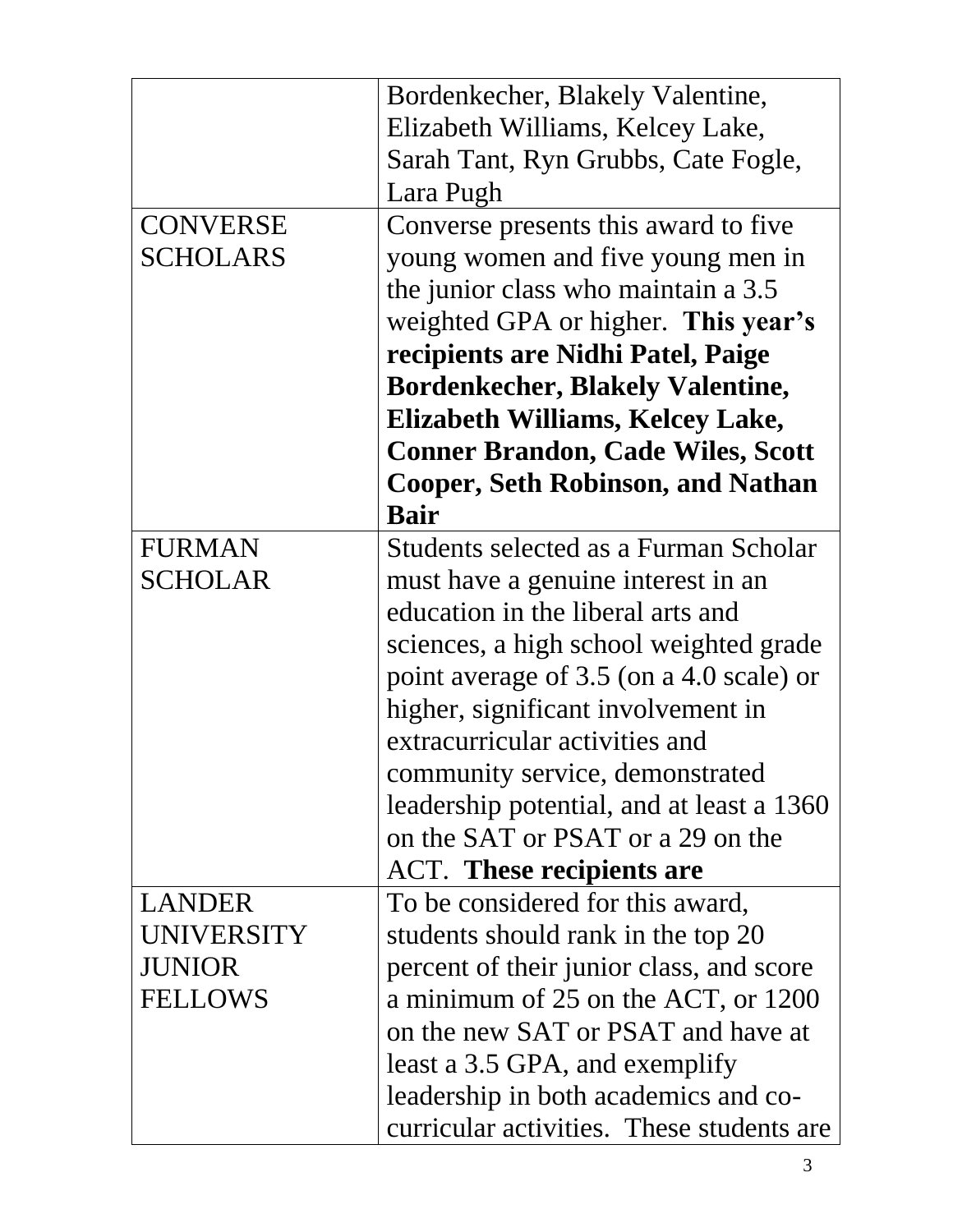|                                        | Nidhi Patel, Elizabeth Williams, and                       |
|----------------------------------------|------------------------------------------------------------|
|                                        | <b>Ryn Grubbs.</b>                                         |
| PRESBYTERIAN                           | Presbyterian College Fellows Award                         |
| <b>COLLEGE</b>                         | recognizes high school juniors who                         |
| <b>FELLOWS</b>                         | have demonstrated superior academic                        |
| <b>AWARD</b>                           | achievement and potential for future                       |
|                                        | success. The \$4,000 scholarship                           |
|                                        | awards \$1,000 annually for four years                     |
|                                        | of study at Presbyterian College.                          |
|                                        | These students must meet two of the                        |
|                                        | following criteria: must be ranked in                      |
|                                        | the top 10 percent of the current junior                   |
|                                        | class or have an unweighted GPA of                         |
|                                        | 3.5 or more. This award goes to                            |
|                                        | Nidhi Patel, Paige Bordenkecher,                           |
|                                        | <b>Blakely Valentine, Elizabeth</b>                        |
|                                        | <b>Williams</b>                                            |
| <b>UPSTATE JUNIOR</b>                  | USC Upstate recognizes five                                |
| <b>SCHOLARS</b>                        | outstanding high school juniors                            |
|                                        | throughout South Carolina to honor                         |
|                                        | academic achievements and                                  |
|                                        | community service. Ranked in the top                       |
|                                        | 25% of their class and have an overall                     |
|                                        | high school GPA of 3.0 or higher, and                      |
|                                        | participate in extracurricular activities                  |
|                                        | at school of in the community. <b>These</b>                |
|                                        | students are Nidhi Patel, Paige                            |
|                                        | <b>Bordenkecher, Blakely Valentine,</b>                    |
|                                        | Elizabeth Williams, Kelcey Lake                            |
| <b>NHS AWARDS Presented by Sponsor</b> |                                                            |
| <b>GRADUATION</b>                      | To be considered, the student must                         |
| <b>MARSHALS</b>                        | have attended Orangeburg Prep in the                       |
|                                        | $9th$ , 10 <sup>th</sup> , and 11th grades. Eligibility is |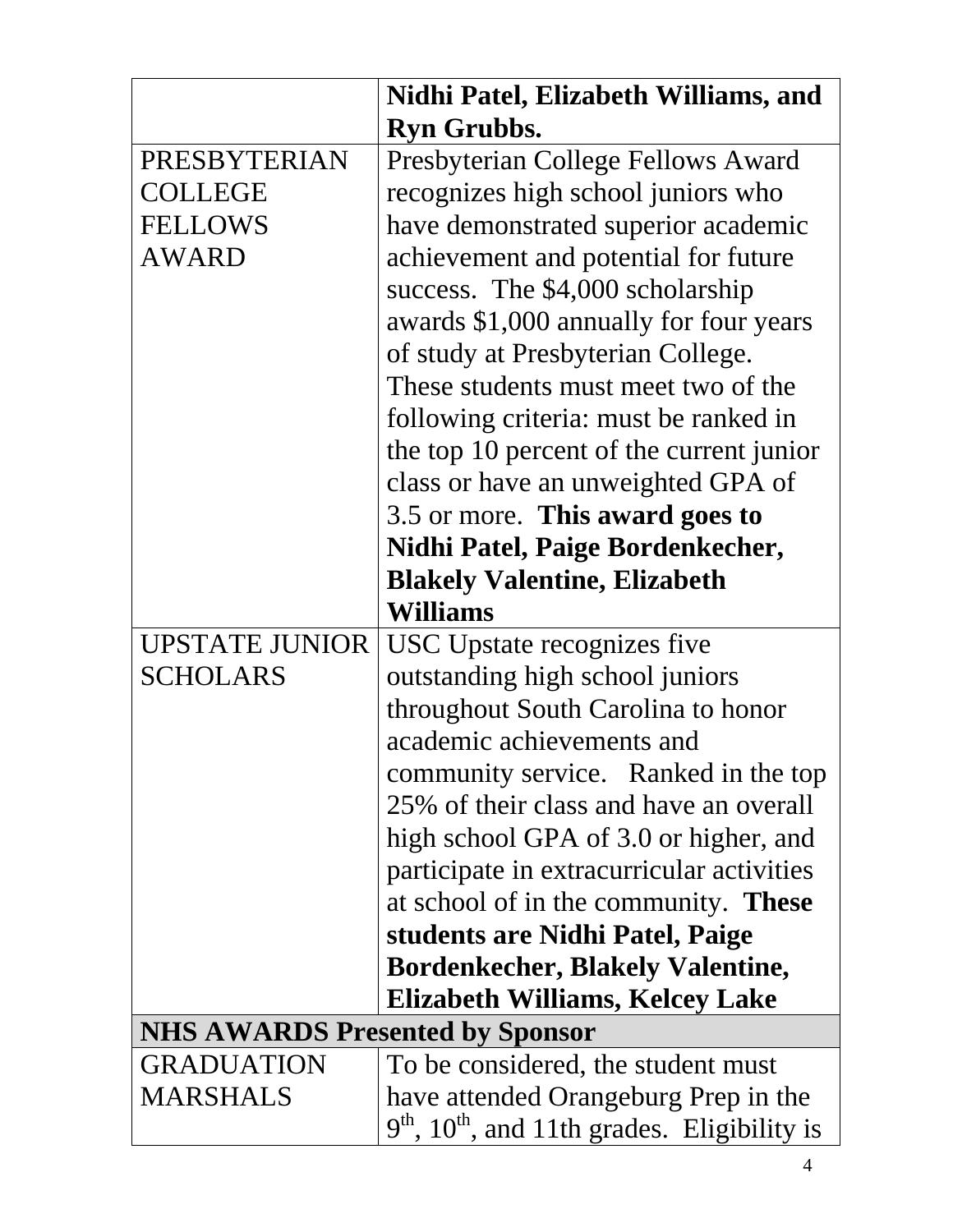|                                                   | determined on the basis of a<br>cumulative grade point average of 4.0<br>and is ranked in the top 12 of their<br>class. These juniors include Paige<br><b>Bordenkecher, Conner Alexander</b><br><b>Brandon, Catherine Ruby Fogle,</b><br>Patricia Ryn Grubbs, Kelcey Abigail<br>Lake, Nidhi Bipinchandra Patel,<br>Lara Elizabeth Pugh, Sarah Morgan<br><b>Tant, Madison Blakely Valentine,</b><br><b>Isabelle Marie Wassell, Cade</b><br><b>Anderson Wiles, and Elizabeth</b> |
|---------------------------------------------------|--------------------------------------------------------------------------------------------------------------------------------------------------------------------------------------------------------------------------------------------------------------------------------------------------------------------------------------------------------------------------------------------------------------------------------------------------------------------------------|
| <b>GRADE 10</b><br><b>AWARDS</b>                  | <b>Jenice Williams.</b><br>PRESENTED BY GUIDANCE<br><b>COUNSELOR</b>                                                                                                                                                                                                                                                                                                                                                                                                           |
| <b>HUGH O'BRIAN</b><br>LEADERSHIP<br><b>AWARD</b> | This award is given to a current<br>sophomore that has been identified by<br>the faculty as a leader within his/her<br>class. This award is presented to<br><b>Campbell Delaney and Corey</b><br>Reynolds.                                                                                                                                                                                                                                                                     |
|                                                   | <b>HEAD OF SCHOOL AWARDS PRESENTATIONS</b>                                                                                                                                                                                                                                                                                                                                                                                                                                     |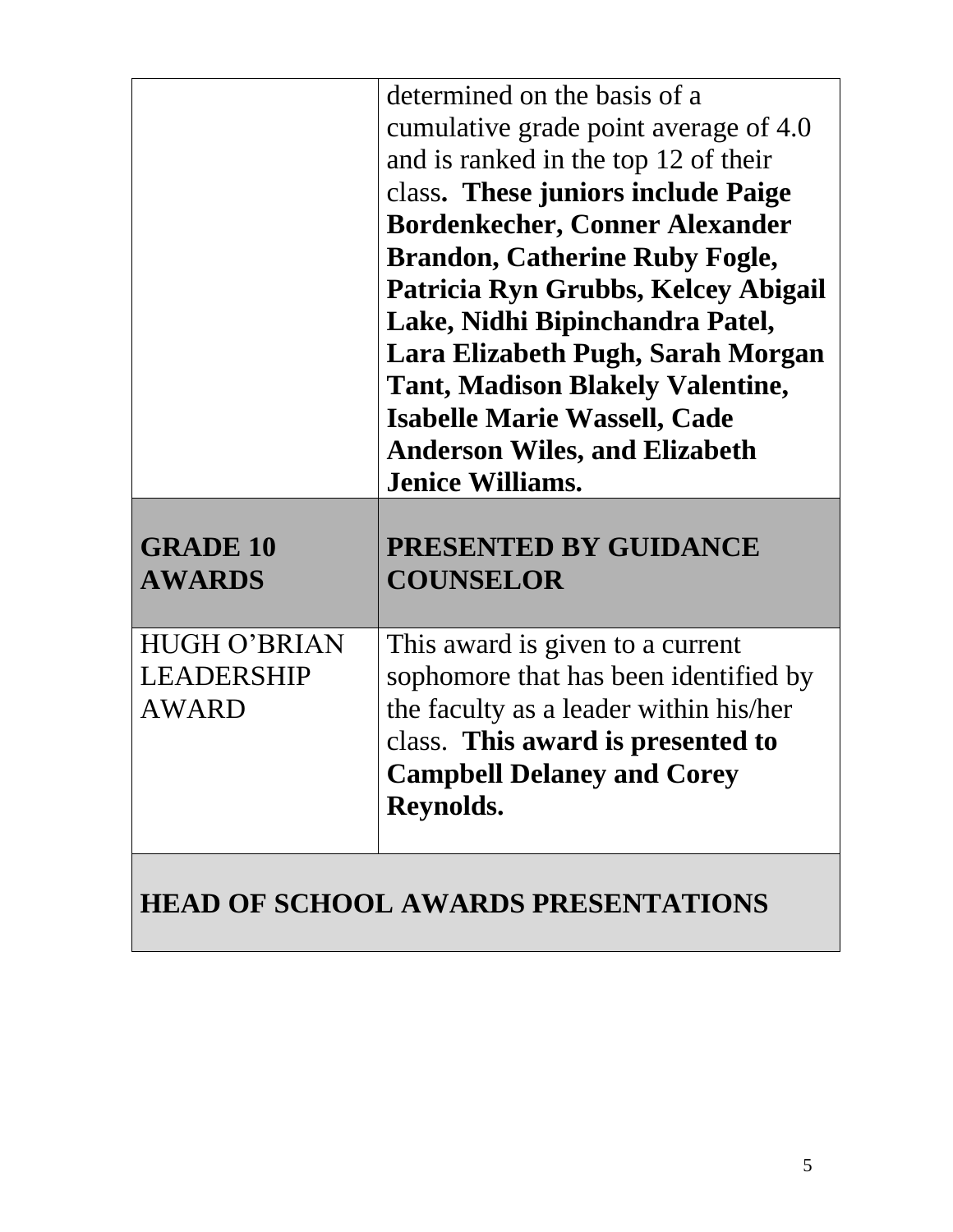| WANNAMAKER          | These awards are selected by the                                                      |
|---------------------|---------------------------------------------------------------------------------------|
| AND WALLACE         | faculty and are presented annually to                                                 |
| <b>SCHOLARSHIPS</b> | girls or boys. These are partial tuition                                              |
|                     | scholarships. Students who receive                                                    |
|                     | these awards demonstrate the following                                                |
|                     | characteristics: scholarship, character,                                              |
|                     | citizenship, service to school,                                                       |
|                     | dependability and cooperation. This                                                   |
|                     | year's recipients are:                                                                |
|                     | <b>Tommy Wannamaker (rising</b><br>seniors): Scott Cooper and Natalia<br>Judge        |
|                     | Robert Boyd Wannamaker (rising<br>junior): Ashby Garrick and Corey<br><b>Reynolds</b> |
|                     | <b>Angie Rae Bryant (rising</b>                                                       |
|                     | sophomore): Averi Evans and Jacob                                                     |
|                     | <b>Smith</b>                                                                          |
| <b>TREY NOLL</b>    | Each year since 2007, a deserving high                                                |
| SCHOLARSHIP         | school student has been awarded the                                                   |
|                     | Trey Noll Memorial Scholarship. This                                                  |
|                     | scholarship will go to a rising junior.                                               |
|                     | The scholarship is given to a student                                                 |
|                     | who best epitomizes the strongest                                                     |
|                     | character traits of Trey Noll which                                                   |
|                     | include being respectful and having a                                                 |
|                     | strong work ethic.                                                                    |
|                     | This year's recipient is Abby Lyn<br><b>Pantaleon</b>                                 |
| Mr. & Miss Indian   | Every year Orangeburg Prep elects two                                                 |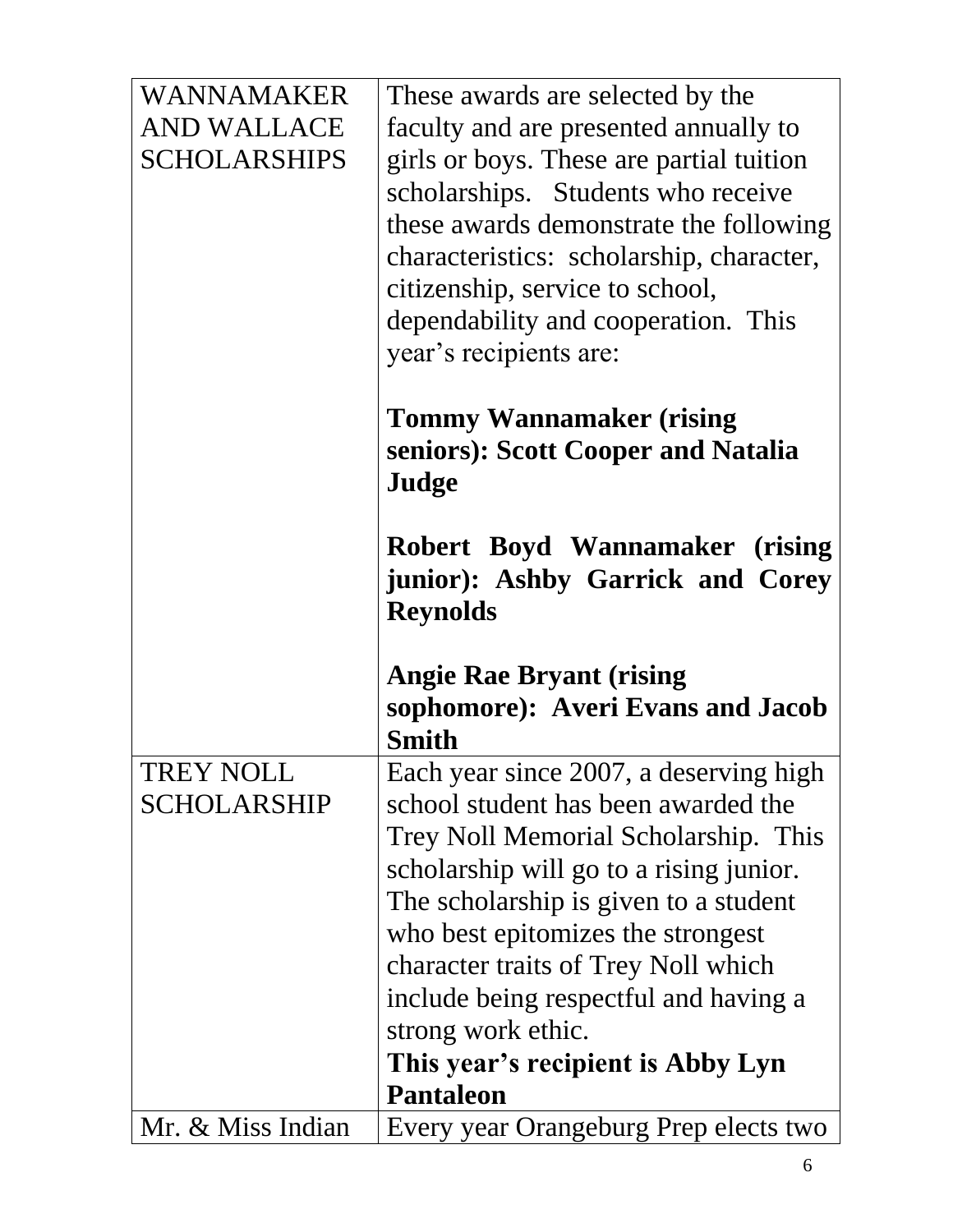| Award        | senior students to represent the school  |
|--------------|------------------------------------------|
|              | and Mr. and Miss Indian. This is not     |
|              | merely a popularity contest, but is      |
|              | based on several factors including       |
|              | scholarship, character, and              |
|              | contributions to the greater good of our |
|              | school.                                  |
|              | This year we have elected Evelynn        |
|              | <b>Myers as Miss Indian and Tanner</b>   |
|              | Garrick as Mr. Indian.                   |
| <b>TOMMY</b> | The highest award any student can        |
| WANNAMAKER   | attain at Orangeburg Preparatory         |
| <b>AWARD</b> | School is the Tommy Wannamaker           |
|              | Award. This award is presented           |
|              | annually to a senior boy or girl and is  |
|              | selected by the faculty based on         |
|              | outstanding scholarship, leadership,     |
|              | character, and citizenship.              |
|              | This year's recipient is Noland          |
|              | <b>Boney.</b>                            |

| <b>SCISA SCHOLAR</b> | This award is given to students who   |
|----------------------|---------------------------------------|
| <b>ATHLETE</b>       | letter in at least two varsity sports |
| <b>AWARD</b>         | during the current school year and    |
|                      | must maintain the honor roll status   |
|                      | for the first three quarters of the   |
|                      | school year. The following students   |
|                      | have met this criteria:               |
|                      | 9TH GRADE Jacob Smith                 |
|                      | 10 <sup>th</sup> GRADE: Ava Cuttino,  |
|                      | <b>Campbell Delaney, Rebecca Ann</b>  |